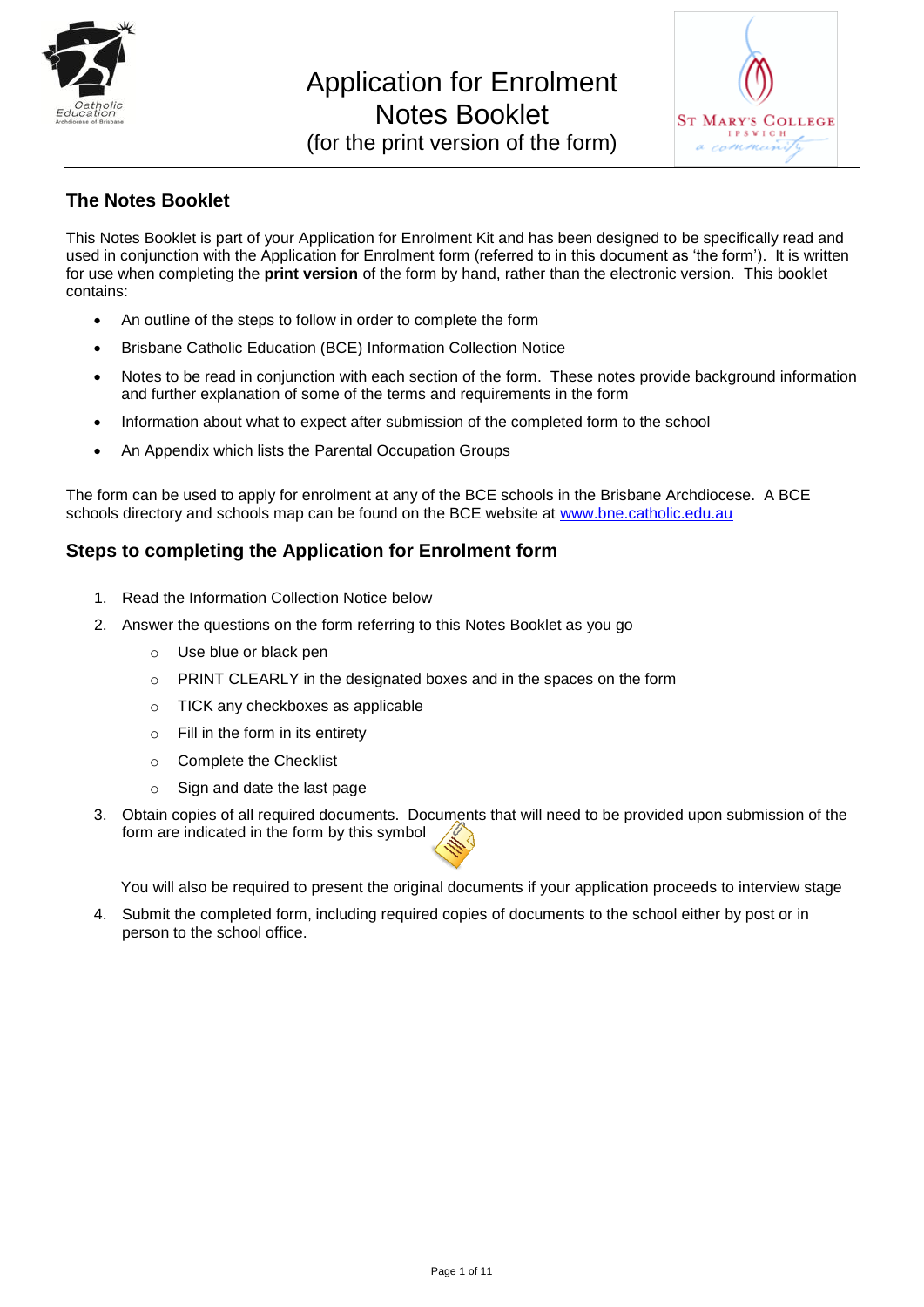## **Brisbane Catholic Education (BCE) Information Collection Notice**

#### **INFORMATION COLLECTION NOTICE**

*Information we collect:* Brisbane Catholic Education collects and records personal information, including sensitive information about students and parents or quardians, before and during the course of a student's enrolment at our school. Laws governing or relating to the operation of schools require that certain information is collected. These may include Public Health and Child Protection laws. We may ask you to provide medical reports about students from time to time. Health information about students is sensitive information within the terms of the National Privacy Principles under the *Privacy Act (1988)*.

Purpose of collection: The primary purpose of collecting and recording this information is to enable the provision of quality Catholic education. In addition, some of the information we collect and record is to satisfy the school"s legal obligations, particularly to enable the school to discharge its duty of care to students and parents/guardians. This information may also be used for appropriate parish purposes.

*Disclosure of information:* This information may be disclosed by us for administrative and educational purposes to others including, but not limited to, personnel within Brisbane Catholic Education Office, other Brisbane Catholic Education schools, medical practitioners, people providing services to schools, such as specialist visiting teachers and consultants.

Personal information collected from students is regularly disclosed to their parents or guardians. On occasions, information such as academic and sporting achievements, student activities, and other news may be published in newsletters, magazines, and on our website. Parents may seek access to personal information collected about them and their son/daughter by contacting the school.

Students may also seek access to personal information about them. However, there will be occasions when access is denied. Such occasions would include where access would have an unreasonable impact on the privacy of others, where access may result in a breach of the school"s duty of care to the student, or where students have provided information in confidence.

The school from time to time engages in fundraising activities. Information received from you may be used to make an appeal to you. It may also be disclosed to organisations that assist in the school's fundraising activities solely for that purpose. We will not disclose your personal information to third parties for their own marketing purposes without your consent. We may include your contact details in a class list and school directory.

If you provide the school with the personal information of others, such as doctors or emergency contacts, we encourage you to inform them that you are disclosing that information to all Brisbane Catholic Education schools and why. They should also be informed that they can access that information if they wish and that the school does not usually disclose the information to third parties.

*Our privacy position:* Brisbane Catholic Education is bound by the *Privacy Act (1988)*, and has adopted the ten (10) National Privacy Principles. A privacy statement detailing Brisbane Catholic Education"s practices and procedures for the use and management of the personal, sensitive and health information it collects and records can be accessed on the school"s website or the Brisbane Catholic Education website [http://www.bne.catholic.edu.au](http://www.bne.catholic.edu.au/) Alternatively a hard copy of the statement may be provided on request.

*Information required:* If we do not obtain the personal, sensitive or health information referred to above, we may not be able to enrol or continue to enrol your student.

By completing and submitting this Application for Enrolment form you have confirmed your understanding of, and agreement with, the above.

#### **Application for Enrolment form notes**

 Throughout the form, some questions are marked with an asterisk (\*). This symbol denotes information that is required by the Ministerial Council for Education, Early Childhood Development and Youth Affairs (MCEECDYA) for assessment and reporting purposes

## **STUDENT INFORMATION**

#### **Section 1: Student Personal Details**

This section collects basic information about the student.

- The **Legal Surname** and **Legal First Name** must be provided and be identical to the names on the student"s **Birth Certificate**
- Where a student has legally taken a different surname and/or first name to that which is shown on the Birth Certificate, the student"s Birth Certificate is to be accompanied by a **Change of Name Certificate**. In these circumstances, the **Legal Surname** and **Legal First Name** provided is to be identical to the names on the student"s Change of Name Certificate
- If the Parent/Legal Guardian requests that the student be known by a different surname or first name whilst at school other than the names which appear on the Birth Certificate or Change of Name Certificate, this information can be entered as **Preferred Surname** and/or **Preferred First Name**
	- $\circ$  In these circumstances, the Principal must be satisfied that such an action is not intended to defraud, to contravene a Court Order or to infringe the rights of the other parent
	- $\circ$  Once approved, the Principal will endeavour to ensure that informal school records reflect the preferred names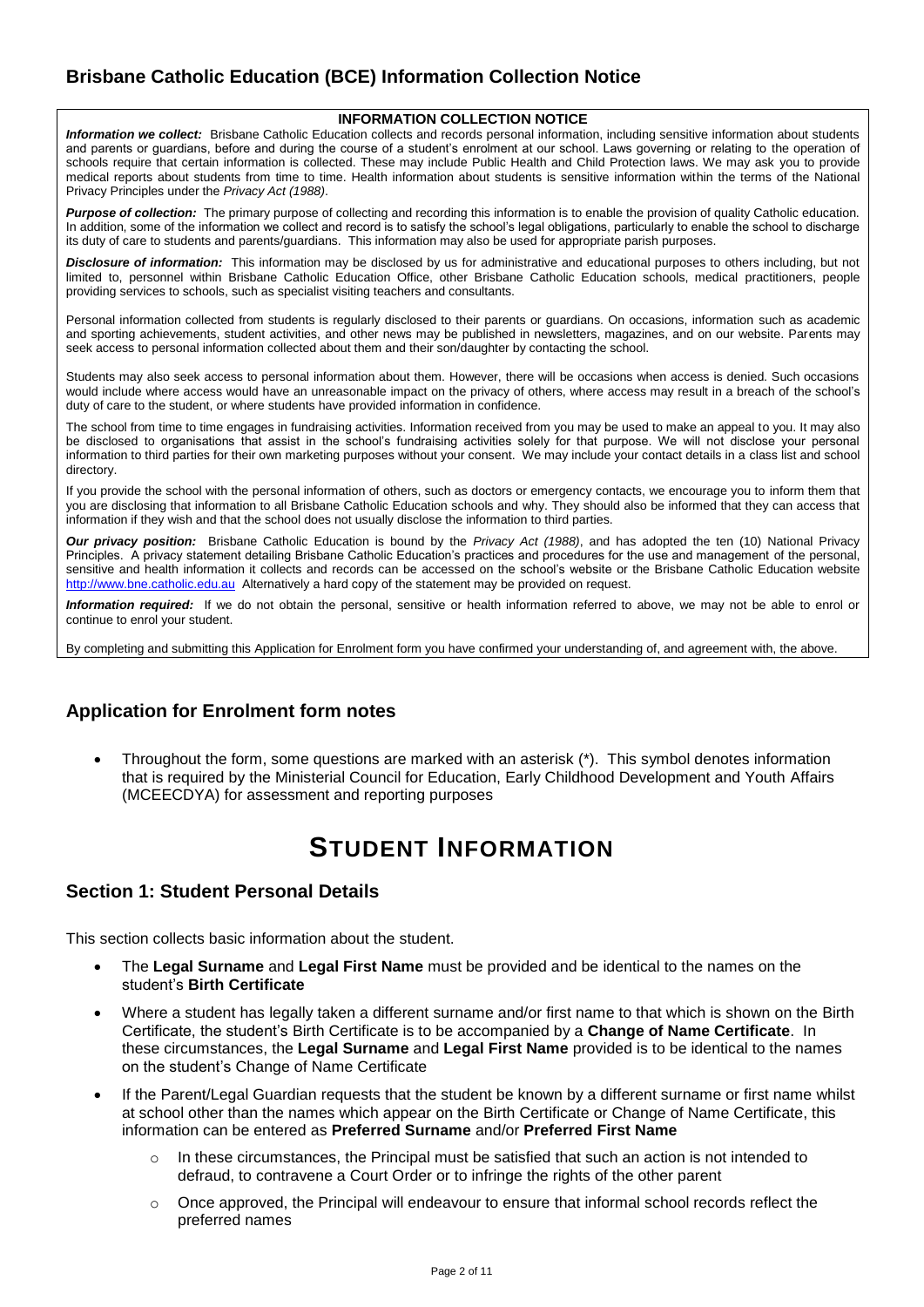- $\circ$  All formal school records however, such as enrolment documents and report cards/progress reports, will reflect the student"s legal name as shown on the student"s Birth Certificate or, if applicable, the student"s Change of Name Certificate
- The **Date of Birth** of the student required to be completed on the form is to match the date as it appears on the student"s Birth Certificate
- A legible copy of the student"s Birth Certificate (and a Change of Name Certificate, if applicable) is to be provided with the form for the school to retain on file
- A student who has applied for enrolment at, or has attended a school administered by BCE in recent years may already have a **BCE Student Identification number**. This number is preceded by the letter S and is usually 6 digits in length (e.g. S123456). If known, this number is to be provided on the form in the space provided, regardless of the school at which the student previously applied for enrolment or attended

#### **Section 2: Student Cultural Background**

This section collects information about the cultural heritage of the student.

The information collected in this section is helpful in determining any additional support requirements

#### **Section 3: Student Citizenship**

This section is to be completed for ALL students

- Note that Australian Citizenship legislation has changed throughout history
	- $\circ$  People who were born in Australia between 26 January 1949 and 19 August 1986 were automatically granted Australian Citizenship at birth (except in a few exceptional circumstances)
	- $\circ$  People who were born in Australia on or after 20 August 1986 were not automatically granted Australian Citizenship at birth. However, Australian Citizenship was generally acquired if at least one of the parents was an Australian citizen or permanent resident of Australia at the time of the birth

As this legislation applies to current school age children/students, it is necessary for documentation to be provided as evidence of the parent"s place of birth and/or Citizenship

- o Refer to the *Australian Citizenship Act 2007* for more detail regarding the legislation and eligibility for Australian Citizenship
- Australian Citizenship documentation needs to be provided to support the application for enrolment where the student is claiming Australian Citizenship and:
	- o The student was not born in Australia, or
	- o The student was born in Australia and neither of the parents were born in Australia or held Australian Citizenship at the time of the student's birth, or
	- $\circ$  The student holds Australian Citizenship documentation because of other circumstances (ie by Descent, Adoption, Conferral or Resumption)
- Dual or Multiple Citizenship
	- $\circ$  In the case where a student holds current citizenship of two or more countries and one of those countries is Australia, then Australia is to be nominated on the form

#### **Section 4: Student International Details**

This section is to be completed for all students who are NOT Australian citizens.

- Responses provided on the form are required to be identical to the data recorded on the documentation (e.g. the visa, passport, etc.)
- It is understood that as from 1 July 2010, international students are required to obtain Overseas Student Health Cover (OSHC) for the proposed duration of their student visit. For more information visit the [Department of Immigration and Citizenship](http://www.immi.gov.au/students/_pdf/oshc-faq.pdf) website at www.immi.gov.au/students/\_pdf/oshc-faq.pdf
- All documentation provided is to be current and is required to be kept up-to-date (e.g. if a new visa is issued)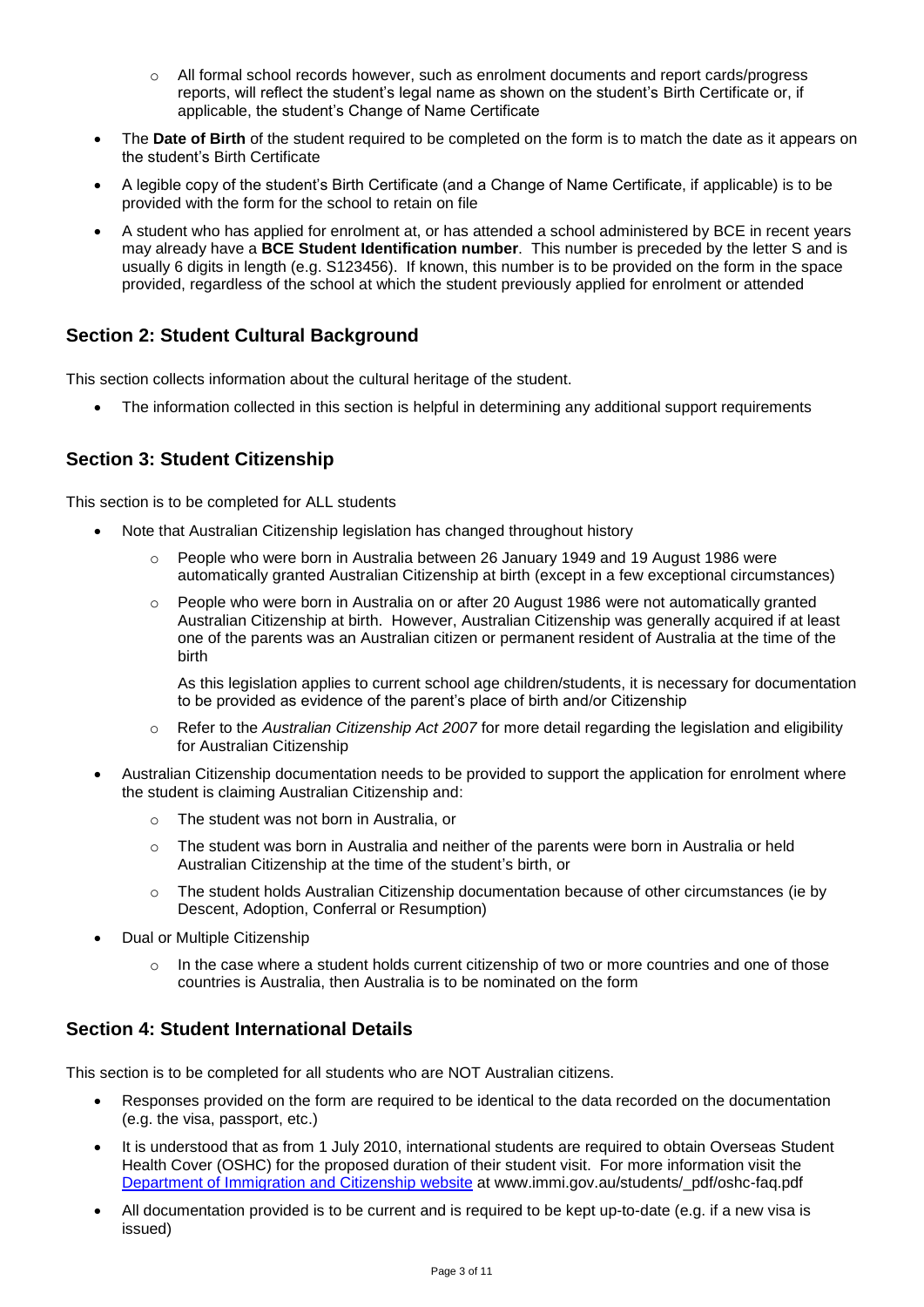## **Section 5: Student Current/Previous Schooling**

This section collects information about any educational environment that the student currently attends or has previously attended.

- Where enrolment is sought for Preparatory Year, then kindergartens, pre-schools and pre-preps etc. can be listed
- Where a student has attended multiple years at the one previous school (e.g. Years 3, 4 and 5), only use one line on the form
- Where a student has attended multiple schools in the past, indicate as many of these as possible. If the student has attended more than three schools, please attach this information on an additional page
- Student Transfer documentation may have been provided by the school that the student is leaving

#### **Section 6: Student Religious Background**

- BCE schools enrol students from Catholic and other faith traditions whose families demonstrate that they share the expressed values of the school. Each school community is guided by Church teachings in showing deep respect for and supporting the faith journey of each individual within the religious dimension of school life.
- Where the student has been baptised in the Catholic faith, a legible copy of the student"s Baptismal Certificate is required
- Where the student has not been baptised in the Catholic faith, select a religion from the list below that best describes the student"s religion and write the religion in the space on form
	- o Anglican
	- o Assyrian Apostolic
	- o Australian Aboriginal Traditional Religions
	- o Baha'i
	- o Baptist
	- o Brethren
	- o Buddhism
	- o Chinese Religions
	- o Churches of Christ
	- o Druse
	- o Eastern Orthodox
	- o Hinduism
	- o Islam
	- o Japanese Religions
	- o Jehovah's Witnesses
	- o Judaism
- o Latter Day Saints
- o Lutheran
- o Miscellaneous Religions
- o Nature Religions
- o No Religion
- o Oriental Orthodox
- o Other Christian
- o Other Protestant
- o Pentecostal
- o Presbyterian and Reformed
- o Salvation Army
- o Seventh-day Adventist
- o Sikhism
- o Spiritualism
- o Uniting Church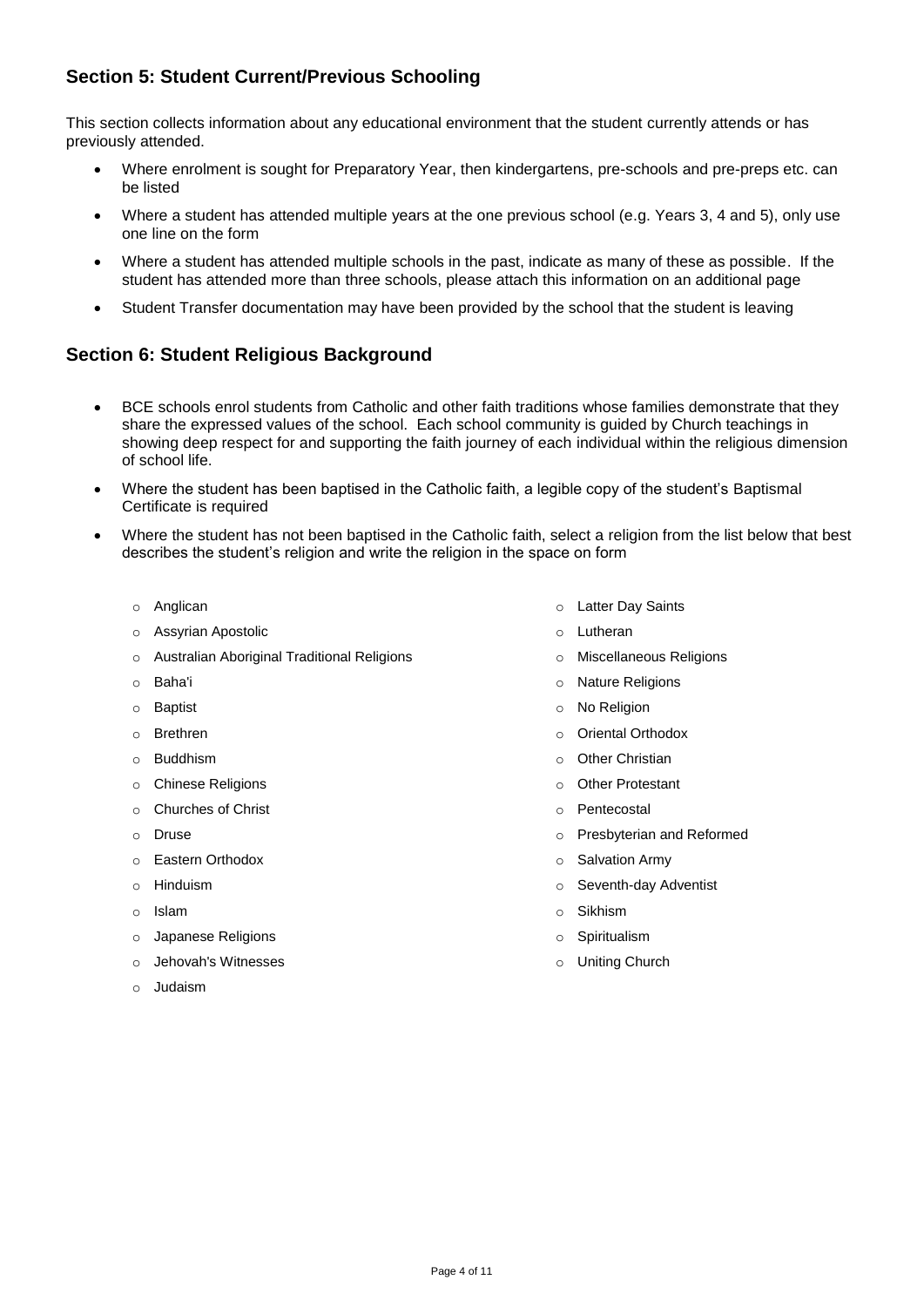# **RELATED PERSONS' INFORMATION**

The term Related Person in the context of this Application for Enrolment, refers to any person associated with the student. This includes a mother, father, step mother, step father or any person nominated on the basis of having responsibility for, or providing some degree of care for the student.

Provision has been made for two persons to be nominated on the form (Parent/Legal Guardian/Caregiver 1 and Parent/Legal Guardian/Caregiver 2). If your application is successful, you will have an opportunity to nominate additional Related Persons at a later date.

### **Section 7: Related Persons' Personal Details**

This section collects basic information about each of the Related Persons.

- The **Legal Surname** and **Legal First Name** are required. These names are required in full and are not to be shortened or abbreviated (i.e. the names are to be as they appear on a person"s Birth, Marriage or Change of Name Certificate)
- If the Related Person prefers to be known by a different surname or first name other than their Legal Surname or Legal First Name, this information can be entered as the **Preferred Surname** and **Preferred First Name**
- The **Date of Birth** of the Related Person is collected for purposes of identification and record management only

#### **Section 8: Related Persons' Cultural Background**

This section collects information about the cultural heritage and religion of the Related Person and also includes information sought by MCEECDYA.

- The religion of the person is to be selected from the list below and written in the space on the form
	- o Anglican
	- o Assyrian Apostolic
	- o Australian Aboriginal Traditional Religions
	- o Baha'i
	- o Baptist
	- o Brethren
	- o Buddhism
	- o Catholic
	- o Chinese Religions
	- o Churches of Christ
	- o Druse
	- o Eastern Orthodox
	- o Hinduism
	- o Islam
	- o Japanese Religions
	- o Jehovah's Witnesses
- o Judaism
- o Latter Day Saints
- o Lutheran
- o Miscellaneous Religions
- o Nature Religions
- o No Religion
- o Oriental Orthodox
- o Other Christian
- o Other Protestant
- o Pentecostal
- o Presbyterian and Reformed
- o Salvation Army
- o Seventh-day Adventist
- o Sikhism
- o Spiritualism
- o Uniting Church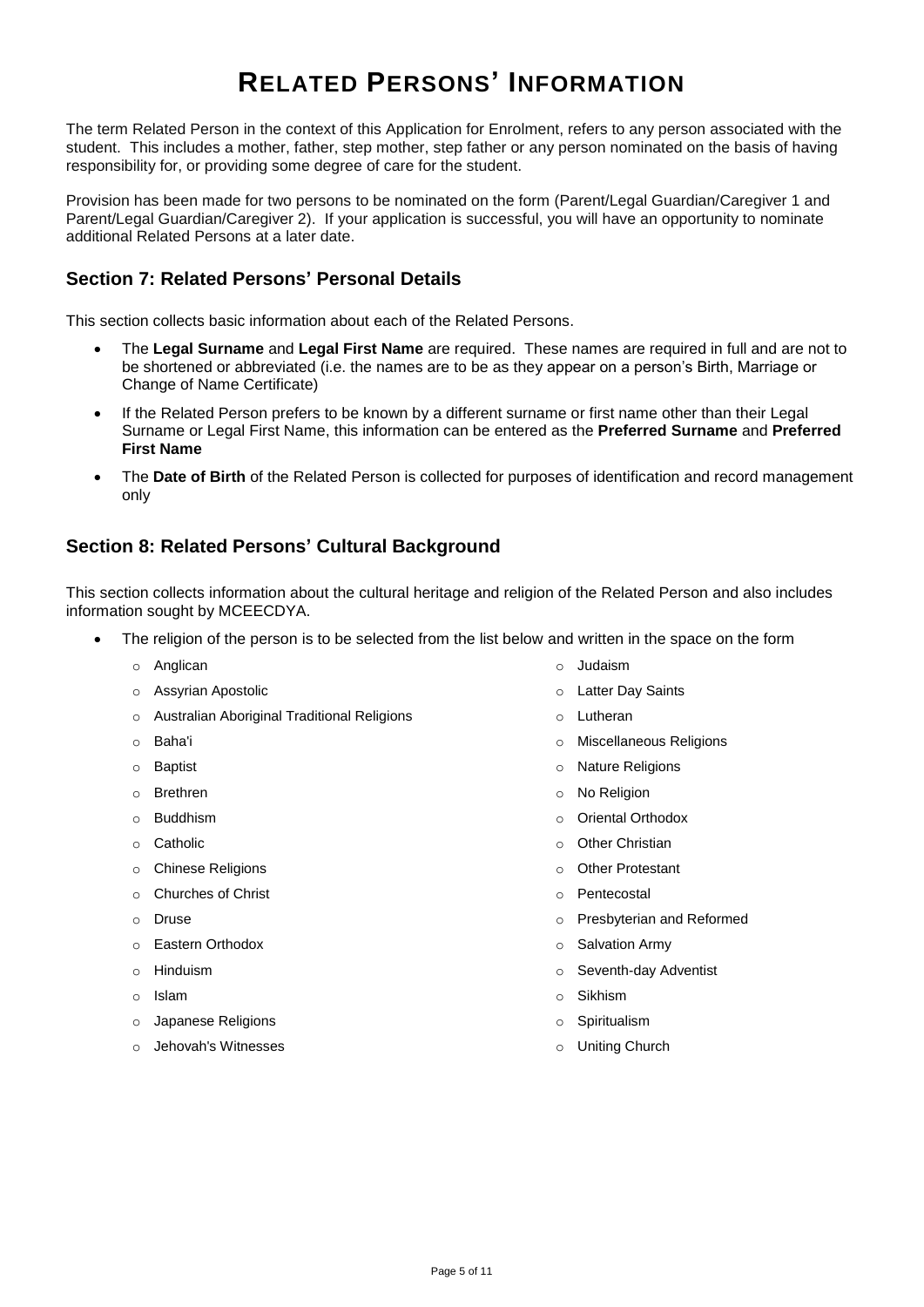#### **Section 9: Related Persons' General Information**

This section collects information required by MCEECDYA. Other requested Related Person background information will benefit the building of a school community.

 The first question relates to parental occupation groups. These occupation groups have been developed by MCEECDYA. Refer to the Appendix when responding to this question. Determine which parental occupation group best fits your particular occupation and write the occupation group number in the box on the form

### **Section 10: Related Persons' Address Information**

This section collects information concerning the Related Persons" Address details.

- Ensure the full correct address (including the postcode) is provided, as address data will be verified by address verification software and this process relies on accurate information
- Provision is made for three address types:
	- o **Residential** where the Related Person lives
	- o **Postal/Correspondence** where the Related Person"s mail is to be directed
	- o **Residential (Alternative)** for use where a Related Person is currently moving from one address to another, or where a Related Person lives at one address for a period of time and alternates for work purposes to another address (e.g. interstate or overseas)
- In the instance where a Postal/Correspondence address is a PO Box number at a Business, Distribution or Mailing Centre, please ensure the BC, DC or MC is included in the Suburb/Town field

#### **Section 11: Related Persons' Contact Information**

This section collects information concerning the Related Persons" Contact details.

- Provision is made for multiple contacts to be recorded for each Related Person including Home, Work and Mobile contact numbers as well as email addresses
- In the Comments area, notes can be made in regard to specific numbers (e.g. "Work telephone number applicable Mon, Tue, Wed only" or "Work telephone extension number 123")
- **Order** Indicate the best contact order for numbers/email addresses for each person (i.e. to enable the school to know which number to use first for each person)
- **Silent** A silent number is a number that is not listed in the telephone directory. Indicate a silent number by ticking the corresponding checkbox
- Where a contact telephone number of any type is an international number the following information is to be included:
	- o International Dialling Code / Access Code (this is **0011** when dialling overseas from Australia)
	- o Country Code
	- o Area Code
	- o Telephone Number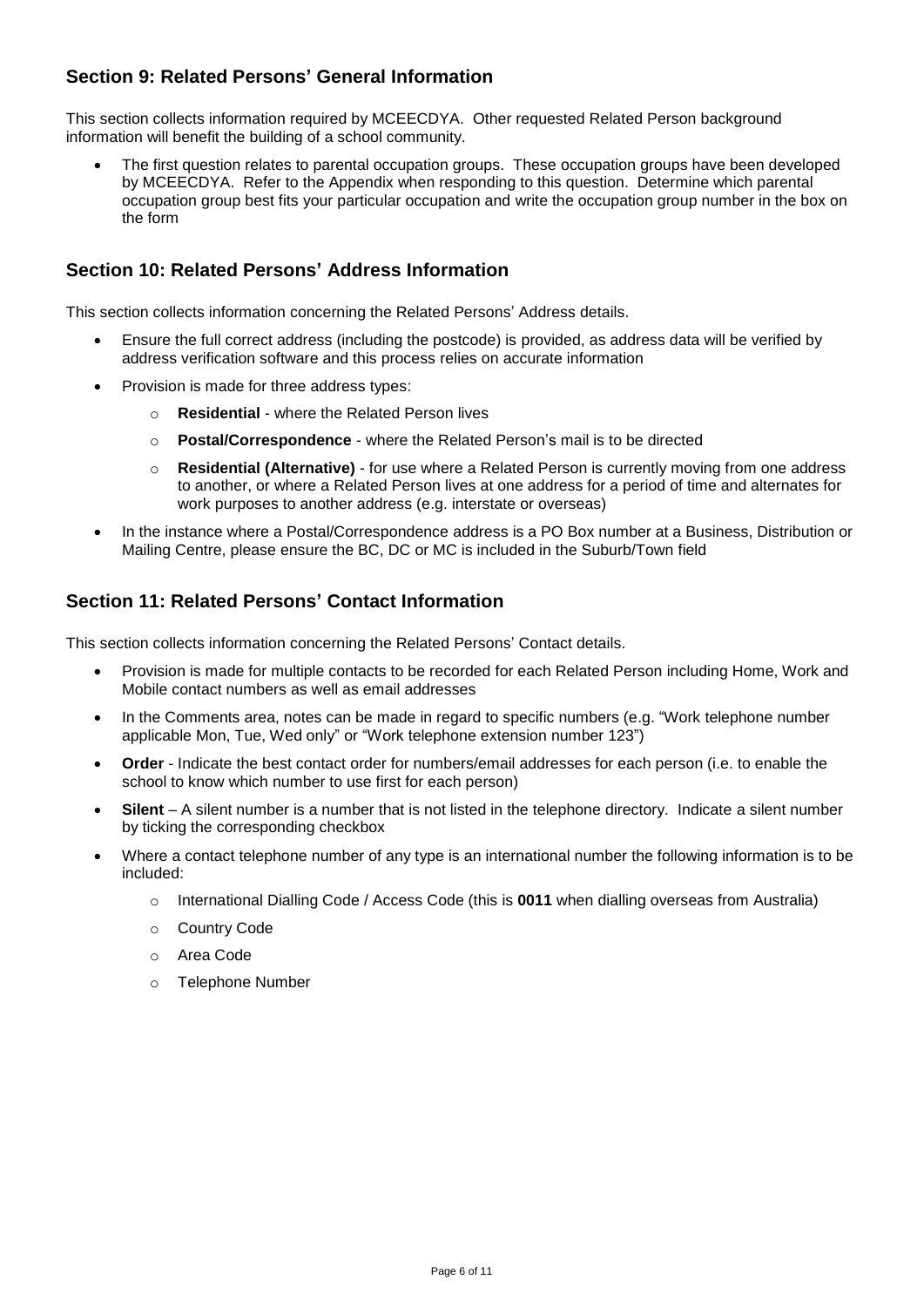### **Section 12: Related Persons' Relationship to the Student**

This section collects information concerning the actual relationship between the nominated Related Person and the student. When indicating the relationship between a Related Person and a student, differentiation is made between **relationship type** and **relationship role**. Details pertaining to each of these are below.

- Definitions of particular **relationship types** for clarification include:
	- o **Legal Guardian** whilst it is acknowledged that parents through birth or adoption are automatically allocated Legal Guardianship, the provision of Legal Guardian as a relationship type is provided in the instance where the Department of Communities is the Legal Guardian of the student.
	- o **Care Provider** a person who provides care of the student but does not fulfil a parental type role in the giving of care (e.g. day care provider, nanny, babysitter)
	- o **Agent** an agency/organisation that is paying the fees on behalf of a student (e.g. in a trust fund administrator capacity or through some other arrangement with the mother, father, or another Related Person)
	- o **Reg. Exchange Org.** A Registered Exchange Organisation (REO) is an organisation through which international students liaise regarding their enrolment
	- o **Half Brother/Half Sister** a sibling who has only one parent in common with the student who is seeking enrolment
	- o **Step Brother/Step Sister** a sibling (by marriage) who has no parents in common with the student who is seeking enrolment
- Definitions of **relationship roles** for clarification are:
	- o **Emergency Contact** a student is to have at least one Emergency Contact. The emergency contact person needs to be easily contactable. Provision is made to nominate an emergency contact order (i.e. who to contact first - Parent/Legal Guardian/Caregiver 1 or Parent/Legal Guardian/Caregiver 2)
	- o **Legal Guardian** a person who has been granted [guardianship](http://www.austlii.edu.au/au/legis/cth/consol_act/fla1975114/s4.html#guardian) of a [child](http://www.austlii.edu.au/au/legis/cth/consol_act/fla1975114/s4.html#child) under the law of the Commonwealth or of a [State](http://www.austlii.edu.au/au/legis/cth/consol_act/fla1975114/s4.html#state) or [Territory.](http://www.austlii.edu.au/au/legis/cth/consol_act/fla1975114/s4.html#territory) This status is automatically allocated to parents on the basis of birth or adoption - but never by marriage to a birth parent or an adoptive parent. Otherwise it can be awarded by court order or the rights of a Legal Guardian can be delegated, in writing by an existing Legal Guardian of the child. Documented evidence in these cases is required to be provided to the school

Related Persons who have a relationship type of Mother or Father should tick the Legal Guardian checkbox unless legal guardianship has been revoked by court order

- o **Caregiver** a person who has responsibility for the general wellbeing of a student on a day-to-day basis. Such a person may, or may not, have an actual biological relationship with the student but fulfils a parental type role in the giving of care
- o **Main Contact** BCE schools require every student to have one Main Contact. Where a student is an independent student the Main Contact can be themselves
- In terms of **Communication**, Report Cards, Progress Reports and School Portal Access will only be provided to a Related Person who is a Parent/Legal Guardian.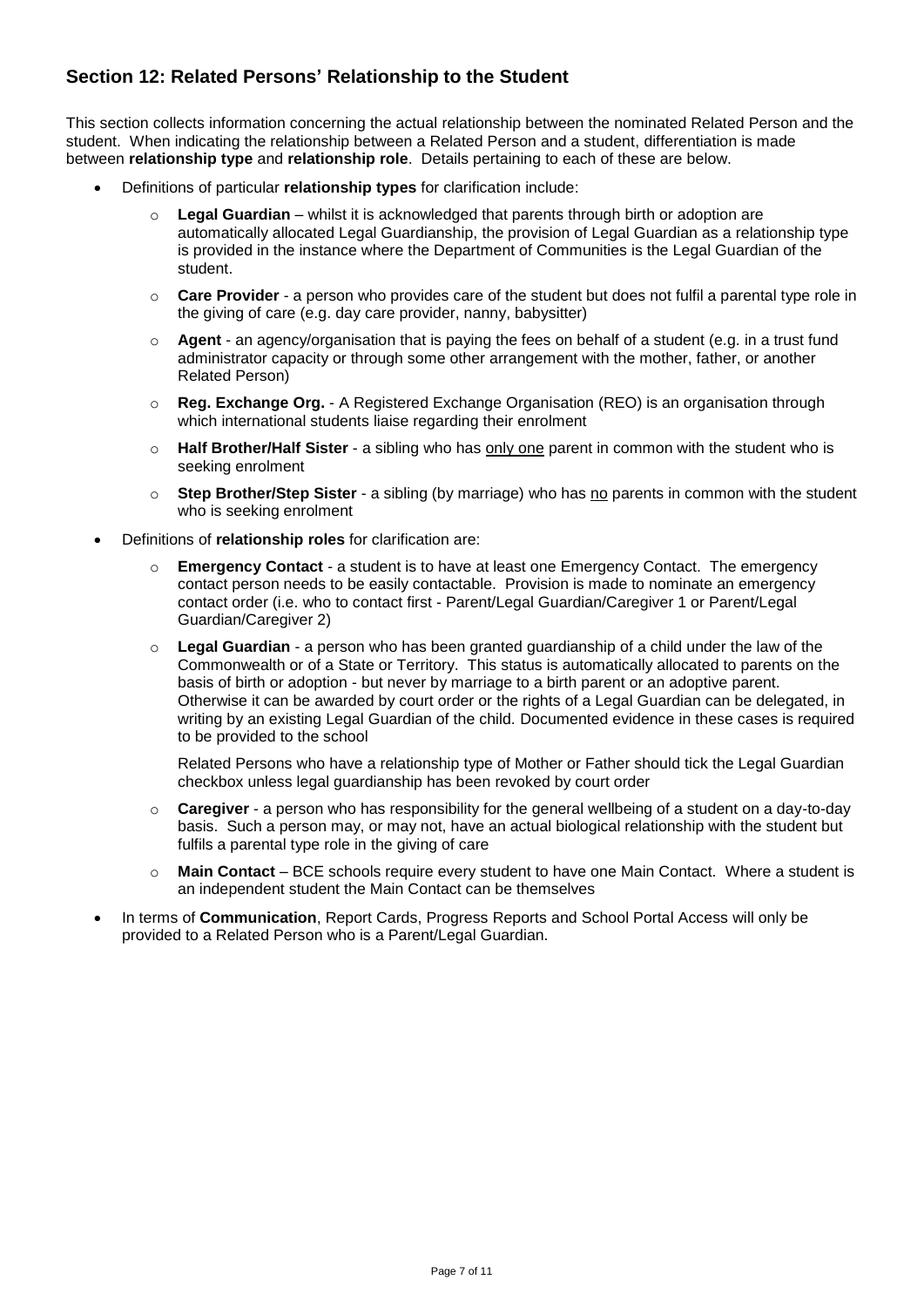# **ADDITIONAL STUDENT INFORMATION**

#### **Section 13: Student Address Information**

This section collects information concerning the student"s residential address(es) while he/she is attending school.

- Ensure the full correct address (including the postcode) is provided, as address data will be verified by address verification software and this process relies on accurate information
- Provision is made for two address types:
	- o **Residential** where the student lives
	- o **Residential (Alternative)** for use where a student is currently moving from one address to another, or where a student regularly alternates between living at two different addresses

#### **Section 14: Student Contact Information**

This section collects information concerning the student"s Contact details.

- Provision is made for multiple contacts to be recorded for the student including Home and Mobile contact numbers as well as an email address. Provision is also made for a Home (Alternative) contact number in the instance that a student alternates between residential addresses. Ensure the Home and Home (Alternative) contact numbers correlate with the address information provided in Section 13
- In the Comments area, notes can be made in regard to specific numbers (e.g. "Home telephone number applicable Mon, Tue, Wed and Home (Alternative) number applicable Thurs, Fri")
- **Order** Indicate the best contact order for numbers/email addresses for the student (i.e. to enable the school to know which number to use first to contact the student if required)
- **Silent** A silent number is a number that is not listed in the telephone directory. Indicate a silent number by ticking the corresponding checkbox

#### **Section 15: Student Medical Information**

This section collects information concerning medical information about the student, the condition and its treatment, and identifies the requirement for medication to be administered and for a Medical Action Plan to be in place

 Note that if any medication is required to be administered to the student during school time or if the student has a Medical Action Plan, additional information will need to be provided upon enrolment and retained on the student"s file.

#### **Section 16: Student Specialist Assessments**

This section collects information concerning assessments that may have been performed to assess a child"s developmental progress/issues. Examples of such reports are those from a speech pathologist assessment, behavioural psychologist assessment, orthopaedic assessment, paediatrician, etc.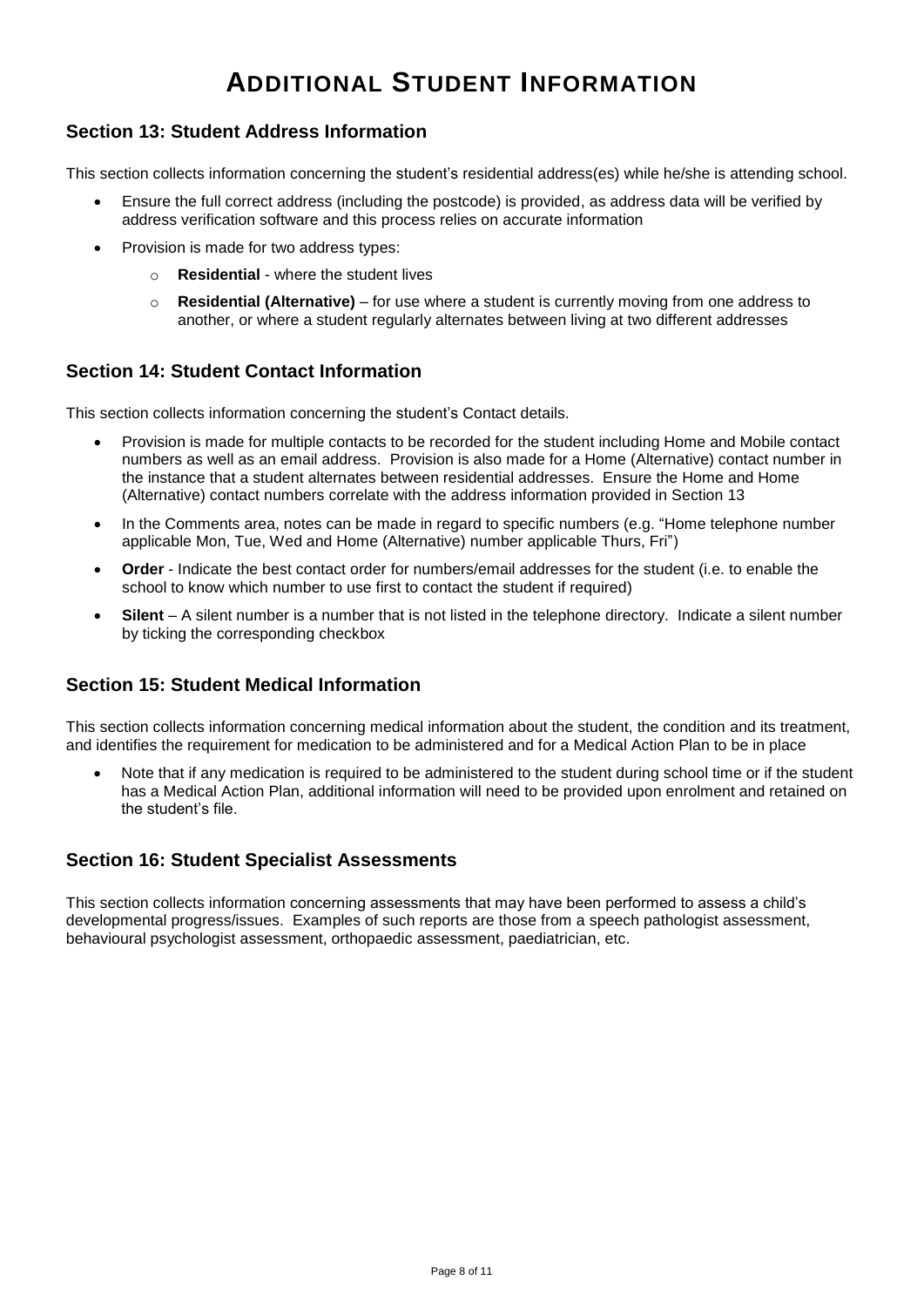## **Section 17: Educational Support Information**

This section provides the opportunity for parents to identify and describe the particular educational support required to enable the student to access the curriculum.

- Some students may have been verified due to a particular disability. Verification is a state-wide process which determines a student's eligibility for resourcing under the Education Adjustment Program (EAP).
	- In Queensland students with a disability may be verified in the following categories:
		- o Autism Spectrum Disorder
		- o Hearing Impairment
		- o Intellectual Impairment
		- o Physical Impairment
		- o Social Emotional Disorder (Catholic and Independent schools only)
		- o Speech Language Impairment
		- o Vision Impairment
- For more information and a link to BCE"s *Supporting Children with a Disability at School - A Guide For Parents* please scroll towards the bottom of the page at:

<http://www.bne.catholic.edu.au/students-parents/Pages/SupportTeachingTherapy.aspx>

#### **Section 18: Legal Information**

This section caters for situations where there are Court Orders or Agreements in place in relation to a student.

 Schools, as part of their duty of care responsibility, require copies of such legal documentation before they can implement any request.

#### **Section 19: Sibling Information**

This section collects information regarding siblings of the student. Provision is made for up to four siblings. If additional space is required, please attach a separate page.

- The **Legal Surname** and **Legal First Name** of each sibling is required and is to be identical to the names appearing on each Birth Certificate (or Change of Name Certificate if applicable)
- The **Preferred Surname** space on the form can be completed where the surname used by each sibling is different to that on each Birth Certificate (or Change of Name Certificate if applicable)
- The **relationship** between the sibling and the student is to be selected from the list below and written in the space on the form:
	- o Sister o Step Brother
	- o Brother o Foster Sister
	- o Half Sister o Foster Brother
		- o Half Brother o Home Stay Sister
		- o Step Sister o Home Stay Brother
- The **Date of Birth of each sibling** is required to match the date as it appears on each birth certificate
- Where the sibling attends school (it may be a different school to the one for which enrolment is now being sought), the name of the school and its suburb location, the house (i.e. name and/or colour) and class should be provided
- In the checkbox, indicate whether the sibling resides with the student. This can be on a full time or part time basis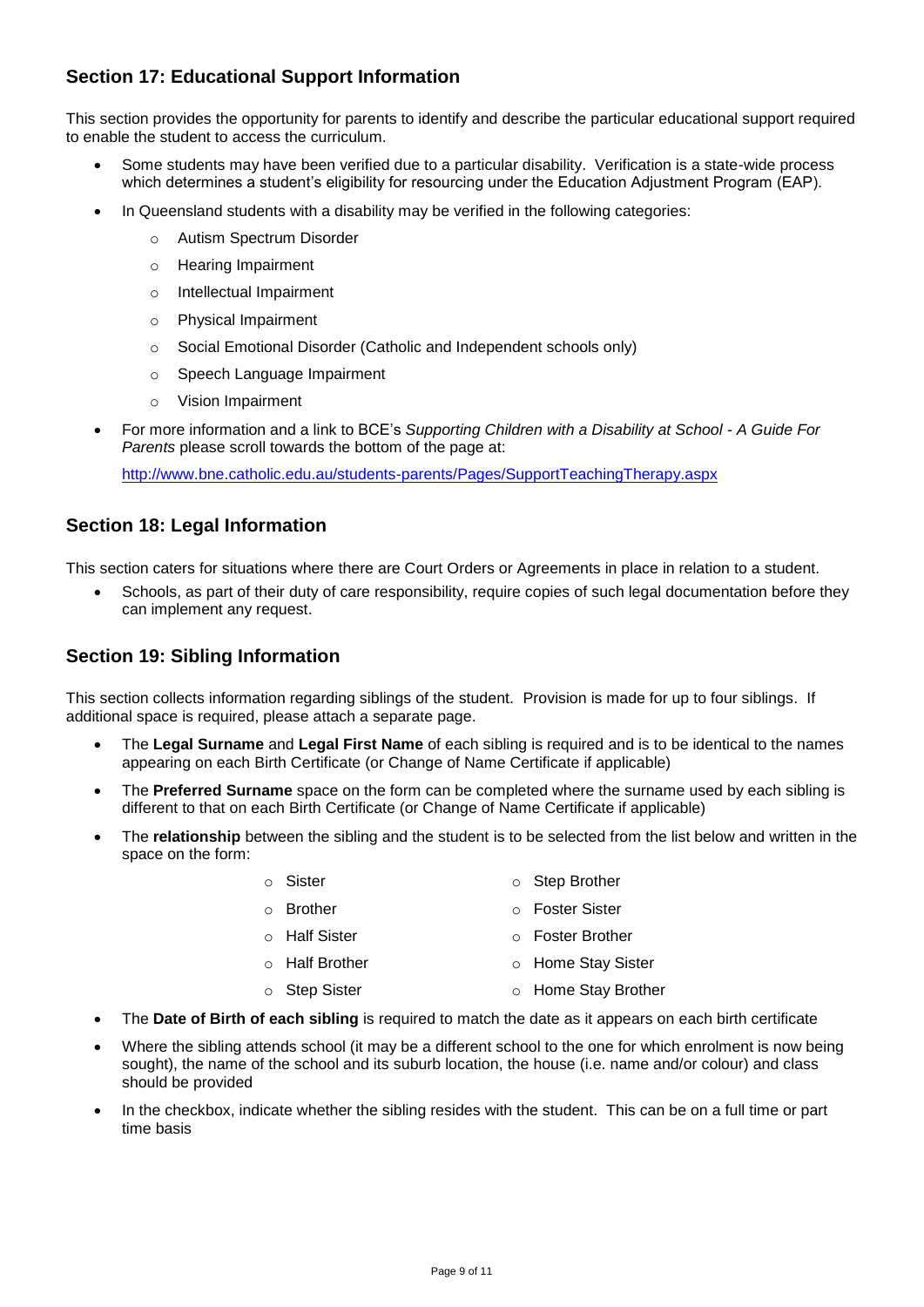#### **Section 20: Additional Information**

This section enables the Parent/Legal Guardian to provide any personal or other information that may be pertinent to the application.

#### **Check List**

The Check List is provided to assist the Parent/Legal Guardian when completing the form and collating copies of associated documentation for submission as part of the Application for Enrolment. The Check List also serves a purpose to school staff when initial processing of the application takes place.

 Failure to include copies of documentation at the time of submission will require school staff to contact the Parent/Legal Guardian to request this information. Further processing and assessment of the application will not proceed until a copy of the required documentation is provided to the school

#### **Signature(s)**

The form is to be signed and dated by a Parent/Legal Guardian of the student seeking enrolment

#### **What to expect after submission of the completed Application for Enrolment form**

- The timeframe from receipt of the completed Application for Enrolment form and the next stages of the enrolment process varies from school to school. Generally, the form is processed and each application is individually assessed
- Following perusal of the Application for Enrolment form, the Principal may decide that further information is required to gain an understanding of the student"s learning needs. In such instances, the Principal or his/her representative may contact the Parent/Legal Guardian of the student to organise an appointment to discuss these needs
- Where the application progresses, an enrolment interview with the Principal or his/her representative will be arranged. One or two other members of the school and/or parish community may also be in attendance
- After the enrolment interview, where the Application for Enrolment is successful, an Offer of Enrolment will be made. However, there may be some time between the interview and an Offer of Enrolment being made depending on a number of factors such as the timing of the interview, number of places available and number of applications received by the school
- Due to the normally high demand for places, the Confirmation of Enrolment form needs to be completed by the Parent/Legal Guardian, and returned to the school along with any other school specific forms by the requested date
- At that stage, some schools may also ask for an Enrolment Confirmation deposit. This amount varies from one school to another
- Where the opportunity arises, some schools may also have a second round of offers for any places that have not been accepted earlier. However, this practice cannot be assured
- Where the application does not progress at any stage during the enrolment process, notification is provided to the Parent/Legal Guardian
- Some schools keep a waiting list. The Parent/Legal Guardian of the student who is unsuccessful in receiving an Offer of Enrolment may be offered the option of registering on a waiting list. The availability of this option varies from school to school

## **Thank you for your interest in enrolling at our school.**